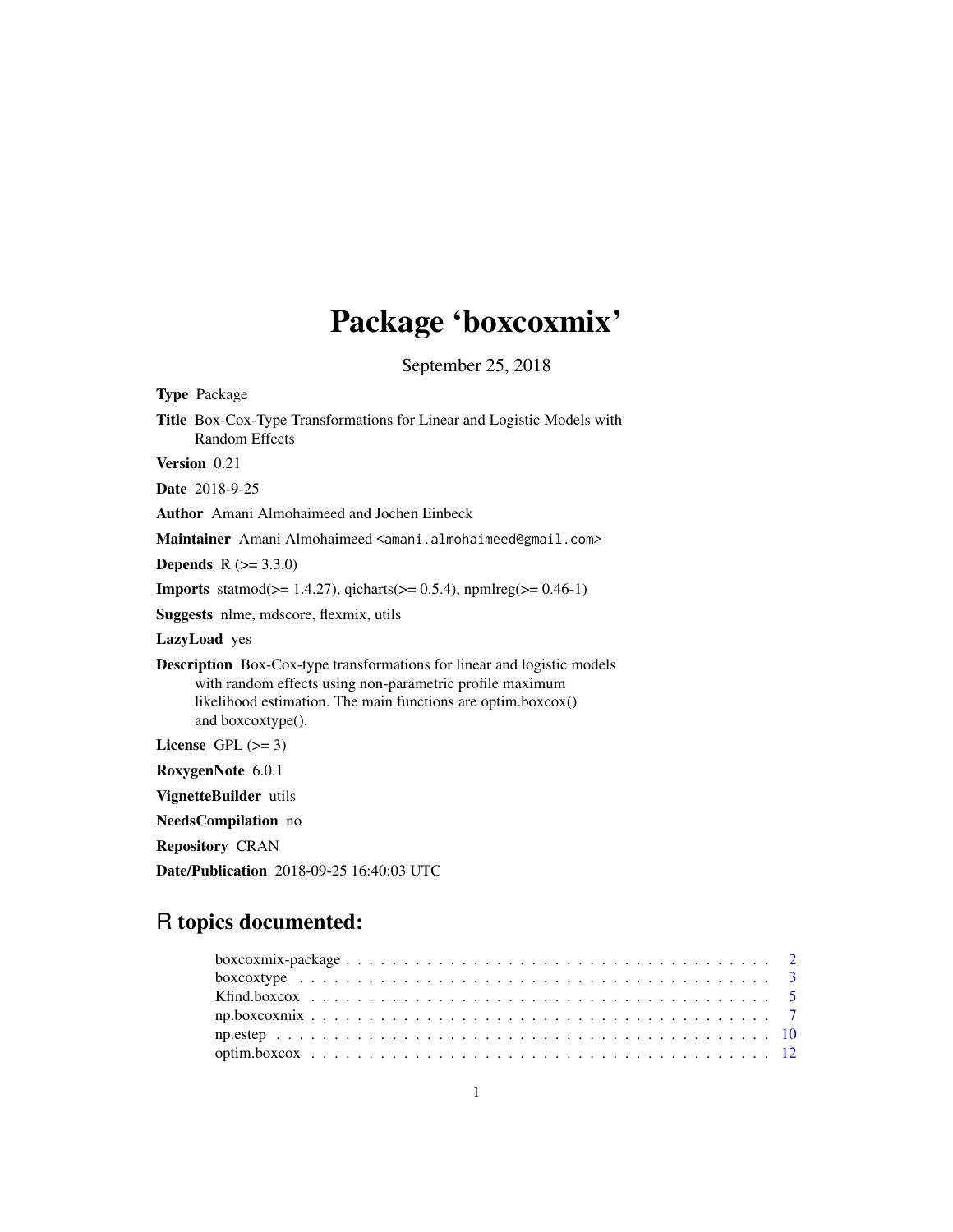<span id="page-1-0"></span>

| Index |  |  | 19 |
|-------|--|--|----|
|       |  |  |    |
|       |  |  |    |

boxcoxmix-package *Box-Cox-Type Transformations for Linear and Logistic Models with Random Effects*

# Description

Box-Cox-type transformations for linear and logistic models with random effects using non-parametric profile maximum likelihood estimation. The main functions are optim.boxcox() and boxcoxtype().

# Details

| Package: | boxcoxmix       |
|----------|-----------------|
| Type:    | Package         |
| Version: | 0.21            |
| Date:    | 2018-9-25       |
| License: | $GPL$ ( $>=3$ ) |

# Author(s)

Amani Almohaimeed and Jochen Einbeck

### References

Box G. and Cox D. (1964). An analysis of transformations. Journal of the Royal Statistical Society. Series B (Methodological), pages 211-252.

Aitkin, M. A., Francis, B., Hinde, J., and Darnell, R. (2009). Statistical modelling in R. Oxford University Press Oxford.

Jochen Einbeck, Ross Darnell and John Hinde (2014). npmlreg: Nonparametric maximum likelihood estimation for random effect models. R package version 0.46-1.

R Core Team (2016). R: A language and environment for statistical computing. R Foundation for Statistical Computing, Vienna, Austria. URL https://www.R-project.org/.

Maintainer: Amani Almohaimeed <amani.almohaimeed@gmail.com>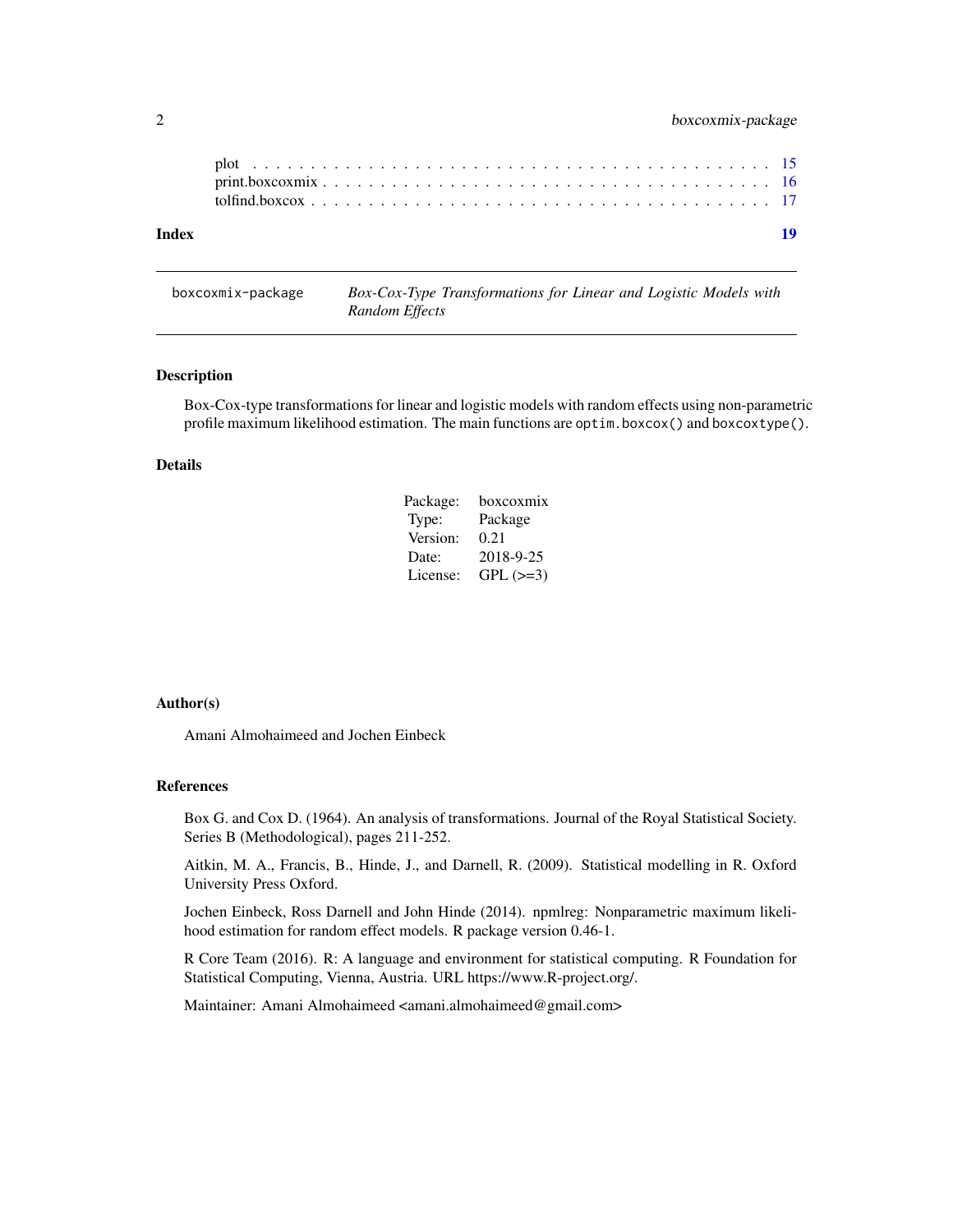<span id="page-2-0"></span>

# Description

The boxcoxtype() performs a grid search over the parameter Lambda for logistic mixed-effects models and then optimizes over this grid, to calculate the maximum likelihood estimator of the transformation.

# Usage

```
boxcoxtype(formula, random = \sim1, k = 3, trials = 1, data,
  find.in.range = c(-2, 2), s = 20, plot.opt = 1,
  random.distribution = "np", ...)
```

```
boxcoxpower(Lambda = 0)
```

```
binomial(link = boxcoxpower(0))
```

| formula             | a formula describing the transformed response and the fixed effect model (e.g.<br>$y \sim x$ ).                                                                                                                 |  |
|---------------------|-----------------------------------------------------------------------------------------------------------------------------------------------------------------------------------------------------------------|--|
| random              | a formula defining the random model. Set random= $\sim$ 1 to model logistic-type<br>overdispersion model. For a two-level logistic-type model, set random= ~1   groups,<br>where groups are at the upper level. |  |
| k                   | the number of mass points.                                                                                                                                                                                      |  |
| trials              | optional prior weights for the data. For Bernoulli distribution, set trials=1.                                                                                                                                  |  |
| data                | a data frame containing variables used in the fixed and random effect models.                                                                                                                                   |  |
| find.in.range       | search in a range of Lambda, with default $(-2,2)$ in step of 0.1.                                                                                                                                              |  |
| S                   | number of points in the grid search of Lambda.                                                                                                                                                                  |  |
| plot.opt            | Set plot.opt=1, to plot the profile log-likelihood against Lambda. if plot.opt=0,<br>no plot is printed.                                                                                                        |  |
| random.distribution |                                                                                                                                                                                                                 |  |
|                     | the mixing distribution, Gaussian Quadrature (gq) or NPML (np) can be set.                                                                                                                                      |  |
| $\cdots$            | extra arguments will be ignored.                                                                                                                                                                                |  |
| Lambda              | the power of the transformation                                                                                                                                                                                 |  |
| link                | the link function to be used.                                                                                                                                                                                   |  |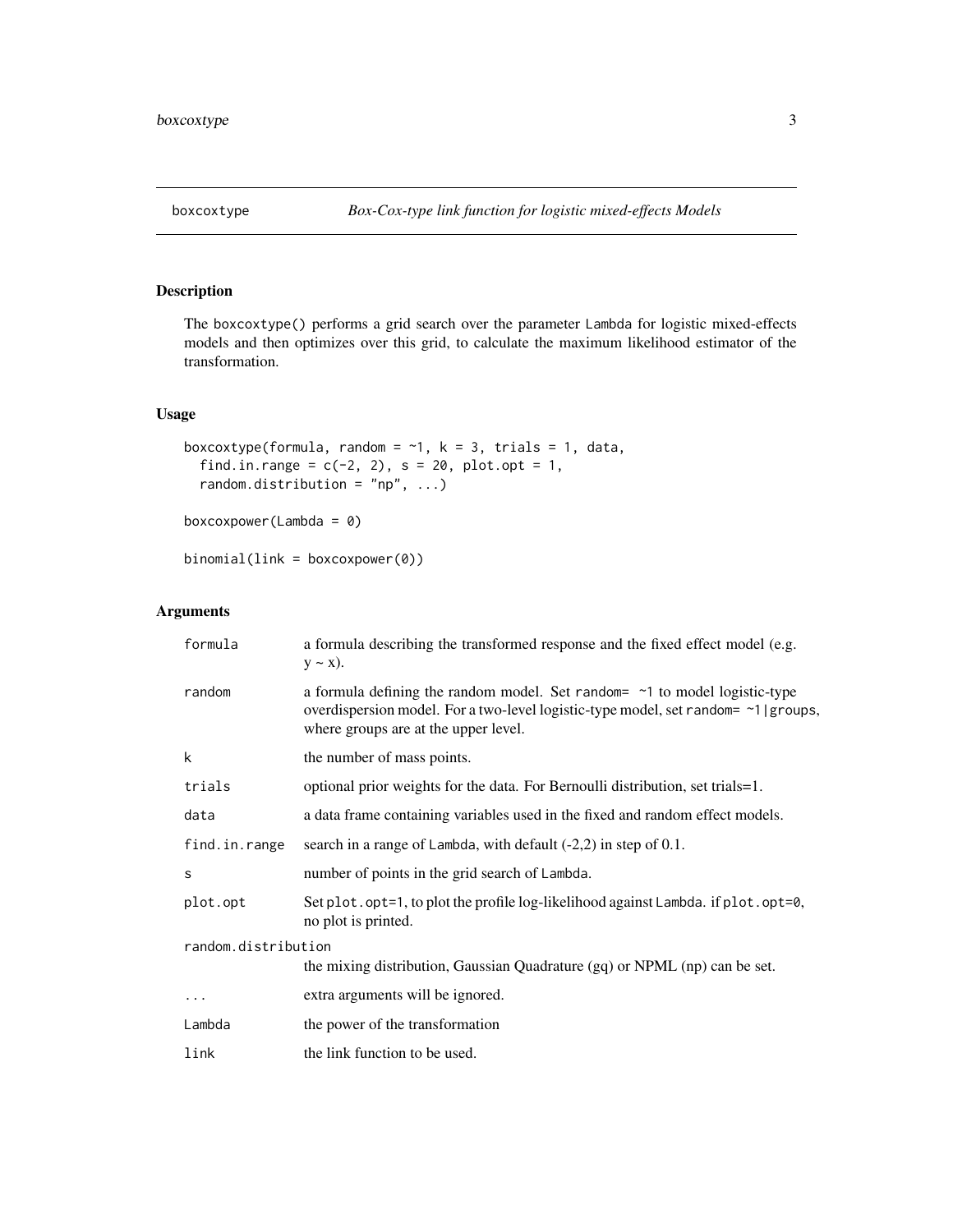# <span id="page-3-0"></span>4 boxcoxtype

#### Details

The Box-Cox transformation (Box  $\&$  Cox, 1964) is applied to the logistic mixed-effects models with an unspecified mixing distribution. The NPML estimate of the mixing distribution is known to be a discrete distribution involving a finite number of mass-points and corresponding masses (Aitkin et al., 2009). An Expectation-Maximization (EM) algorithm is used for fitting the finite mixture distribution, one needs to specify the number of components k of the finite mixture in advance. This algorithm can be implemented using the npmlreg function [alldist](#page-0-0) for the logistic-type overdispersion model and the npmlreg function [allvc](#page-0-0) for the two-level logistic-type model, setting family = binomial(link = boxcoxpower(Lambda)) where Lambda is the value of the power transformation. When  $k=1$ , the npmlreg function alldist() fits the logistic regression model without random effects.

boxcoxtype() performs a grid search over the parameter Lambda and then optimizes over this grid, to calculate the maximum likelihood estimator of the transformation. It produces a plot of the profile likelihood function that summarises information concerning Lambda, including a vertical line indicating the best value of Lambda that maximizes the profile log-likelihood.

#### Value

| Maximum   | the best estimate of Lambda found.                                        |
|-----------|---------------------------------------------------------------------------|
| objective | the value of the profile log-likelihood corresponding to Maximum.         |
| coef      | the vector of coefficients.                                               |
|           | profile.loglik the profile log-likelihood of the fitted regression model. |
| fit       | the fitted all dist object from the last EM iteration.                    |
| aic       | the Akaike information criterion of the fitted regression model.          |
| bic       | the Bayesian information criterion of the fitted regression model.        |
|           |                                                                           |

The other outcomes are not relevant to users and they are intended for internal use only.

# Author(s)

Amani Almohaimeed and Jochen Einbeck

#### References

Box G. and Cox D. (1964). An analysis of transformations. Journal of the Royal Statistical Society. Series B (Methodological), pages 211-252.

Aitkin, M. A., Francis, B., Hinde, J., and Darnell, R. (2009). Statistical modelling in R. Oxford University Press Oxford.

Jochen Einbeck, Ross Darnell and John Hinde (2014). npmlreg: Nonparametric maximum likelihood estimation for random effect models. R package version 0.46-1.

#### See Also

[np.boxcoxmix](#page-6-1), [optim.boxcox](#page-11-1), [tolfind.boxcox](#page-16-1), [Kfind.boxcox](#page-4-1).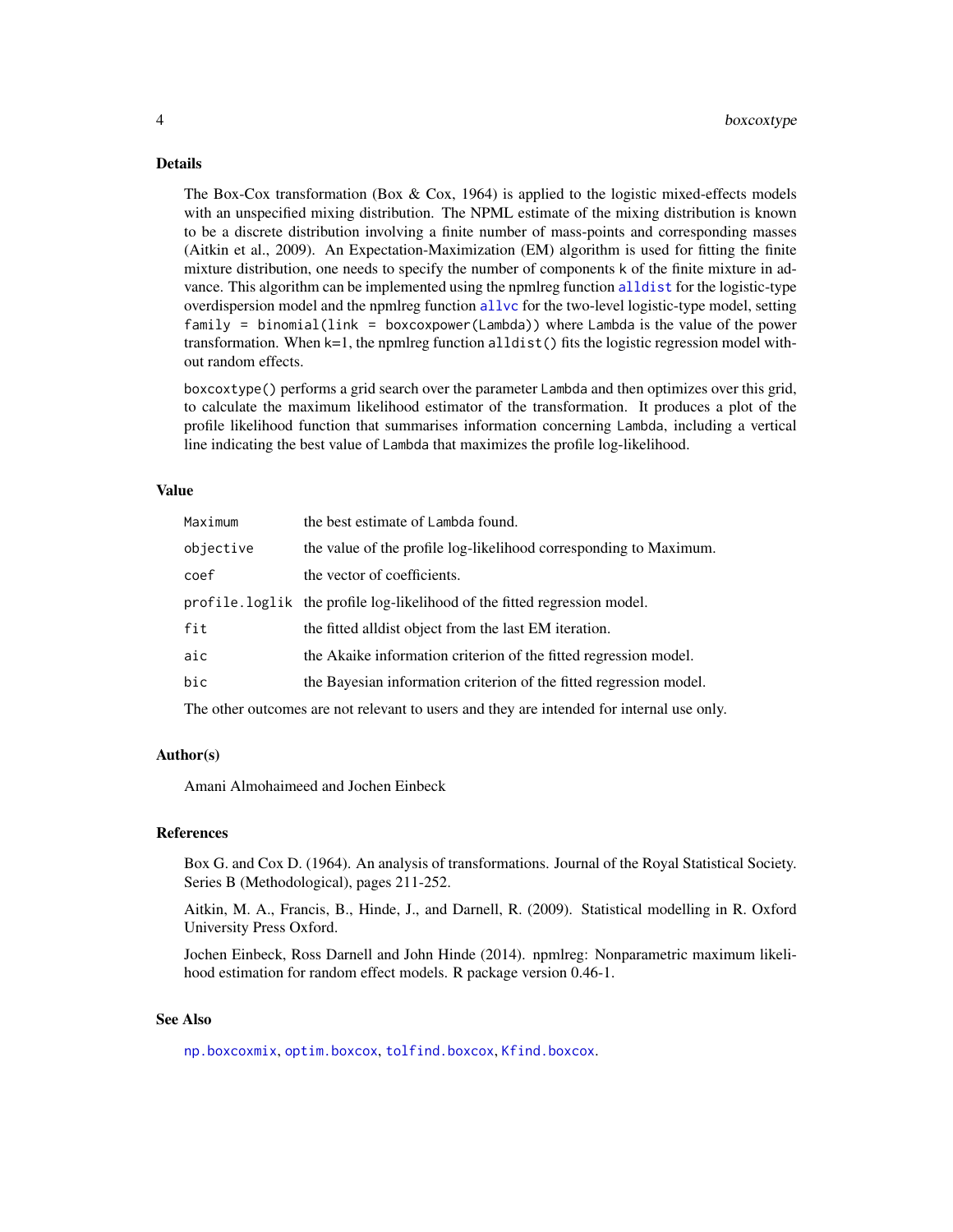# <span id="page-4-0"></span>Kfind.boxcox 5

#### Examples

```
#Beta blockers data
data("betablocker", package = "flexmix")
library(npmlreg)
betavc <-allvc(cbind(Deaths, Total - Deaths) ~ Treatment, data = betablocker,random=~1|Center,
k=3,random.distribution='np',family = binomial(link = boxcoxpower(0)))
betavc$disparity
#[1] 318.7211
betavc3 <-boxcoxtype(cbind(Deaths, Total - Deaths) ~ Treatment, random=~1|Center,
data = betablocker, find.in.range = c(-2, 0.4), s=40, k=3, random.distribution='np')
#Maximum Profile Log-likelihood: -158.6025 at lambda= -0.56
betavc3$fit$disparity
#[1] 317.2049
betavc3$aic
#[1] 331.2049
betavc3$bic
#[1] 343.6942
```
<span id="page-4-1"></span>Kfind.boxcox *Grid search over K for NPML estimation of random effect and variance component models*

# Description

A grid search over the parameter K, to set the best number of mass-points.

#### Usage

```
Kfind.boxcox(formula, groups = 1, data, lambda = 1, EMdev.change = 1e-04,
  steps = 500, find.k = c(2, 10), model.selection = "aic", start = "gq",
  find.tol = c(0, 1.5), steps.tol = 15, ...)
```

| formula      | a formula describing the transformed response and the fixed effect model (e.g.<br>$y \sim x$ ). |
|--------------|-------------------------------------------------------------------------------------------------|
| groups       | the random effects. To fit overdispersion models, set groups $= 1$ .                            |
| data         | a data frame containing variables used in the fixed and random effect models.                   |
| lambda       | a transformation parameter, setting lambda=1 means 'no transformation'.                         |
| EMdev.change | a small scalar, with default 0.0001, used to determine when to stop EM algo-<br>rithm.          |
| steps        | maximum number of iterations for the EM algorithm.                                              |
| find.k       | search in a range of K, with default $(2,10)$ in step of 1.                                     |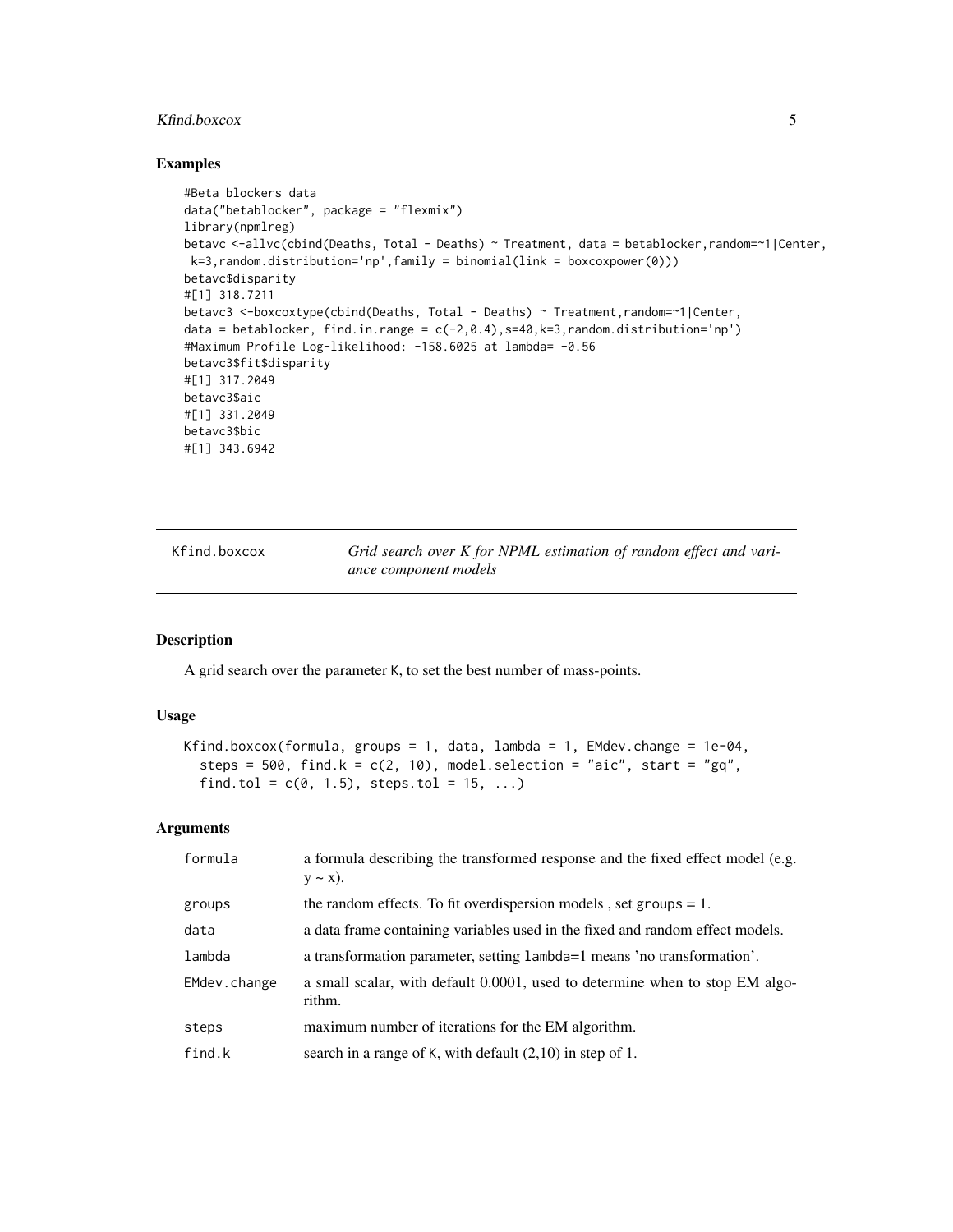<span id="page-5-0"></span>

| model.selection   |                                                                                                                                                                                                      |
|-------------------|------------------------------------------------------------------------------------------------------------------------------------------------------------------------------------------------------|
|                   | Set model. selection="aic", to use Akaike information criterion as model se-<br>lection criterion or model.selection="bic", to use Bayesian information cri-<br>terion as model selection criterion. |
| start             | a description of the initial values to be used in the fitted model, Quantile-based<br>version "quantile" or Gaussian Quadrature "gq" can be set.                                                     |
| find.tol          | search in a range of tol, with default $(0,1.5)$ in step of 1.                                                                                                                                       |
| steps.tol         | number of points in the grid search of tol.                                                                                                                                                          |
| $\cdot\cdot\cdot$ | extra arguments will be ignored.                                                                                                                                                                     |

# Details

Not only the shape of the distribution causes the skewness it may due to the use of an insufficient number of classes, K. For this, the Kfind.boxcox() function was created to search over a selected range of K and find the best. For each number of classes, a grid search over tol is performed and the tol with the lowest aic or bic value is considered as the optimal. Having the minimal aic or bic values for a whole range of K that have been specified beforehand, the Kfind.boxcox() function can find the best number of the component as the one with the smallest value. It also plots the aic or bic values against the selected range of K, including a vertical line indicating the best value of K that minimizes the model selection criteria. The full range of classes and their corresponding optimal tol can be printed off from the Kfind.boxcox()'s output and used with other boxcoxmix functions as starting points.

#### Value

| MinDisparity      | the minimum disparity found.                                        |
|-------------------|---------------------------------------------------------------------|
| Best.K            | the value of K corresponding to MinDisparity.                       |
| AllMinDisparities |                                                                     |
|                   | a vector containing all minimum disparities calculated on the grid. |
| AllMintol         | list of tol values used in the grid.                                |
| All.K             | list of K values used in the grid.                                  |
| All.aic           | the Akaike information criterion of all fitted regression models.   |
| All.bic           | the Bayesian information criterion of all fitted regression models. |

# Author(s)

Amani Almohaimeed and Jochen Einbeck

# See Also

[tolfind.boxcox](#page-16-1).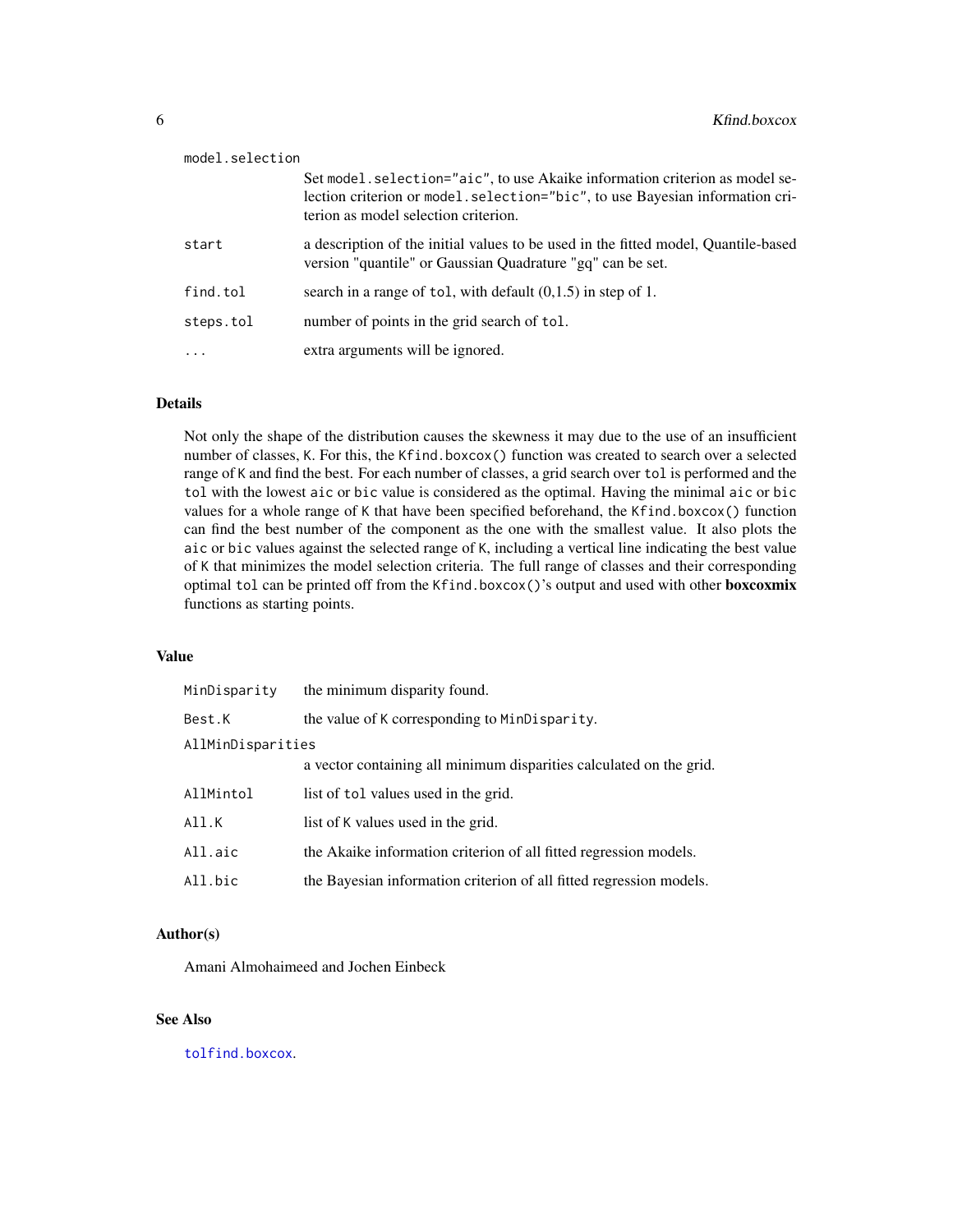# <span id="page-6-0"></span>np.boxcoxmix 7

# Examples

```
# Fabric data
data(fabric, package = "npmlreg")
teststr<-Kfind.boxcox(y \sim x, data = fabric, start = "gq", groups=1,
find.k = c(2, 3), model.selection = "aic", steps.tol=5)
# Minimal AIC: 202.2114 at K= 2
```
<span id="page-6-1"></span>np.boxcoxmix *Response Transformations for Random Effect and Variance Component Models*

# Description

The function np.boxcoxmix() fits an overdispersed generalized linear model and variance component models using nonparametric profile maximum likelihood.

# Usage

```
np.boxcoxmix(formula, groups = 1, data, K = 3, tol = 0.5, lambda = 1,steps = 500, EMdev.change = 1e-04, plot.opt = 1, verbose = TRUE,
 start = "gq", ...
```

| formula      | a formula describing the transformed response and the fixed effect model (e.g.<br>$y \sim x$ ).                                              |
|--------------|----------------------------------------------------------------------------------------------------------------------------------------------|
| groups       | the random effects. To fit overdispersion models, set groups $= 1$ .                                                                         |
| data         | a data frame containing variables used in the fixed and random effect models.                                                                |
| К            | the number of mass points.                                                                                                                   |
| tol          | a positive scalar (usually, $0 < \text{tol} \leq 2$ )                                                                                        |
| lambda       | a transformation parameter, setting lambda=1 means 'no transformation'.                                                                      |
| steps        | maximum number of iterations for the EM algorithm.                                                                                           |
| EMdev.change | a small scalar, with default 0.0001, used to determine when to stop EM algo-<br>rithm.                                                       |
| plot.opt     | Set plot.opt=1, to plot the disparity against iteration number. Use plot.opt=2<br>for tolfind.boxcox() and $plot.$ opt=3 for optim.boxcox(). |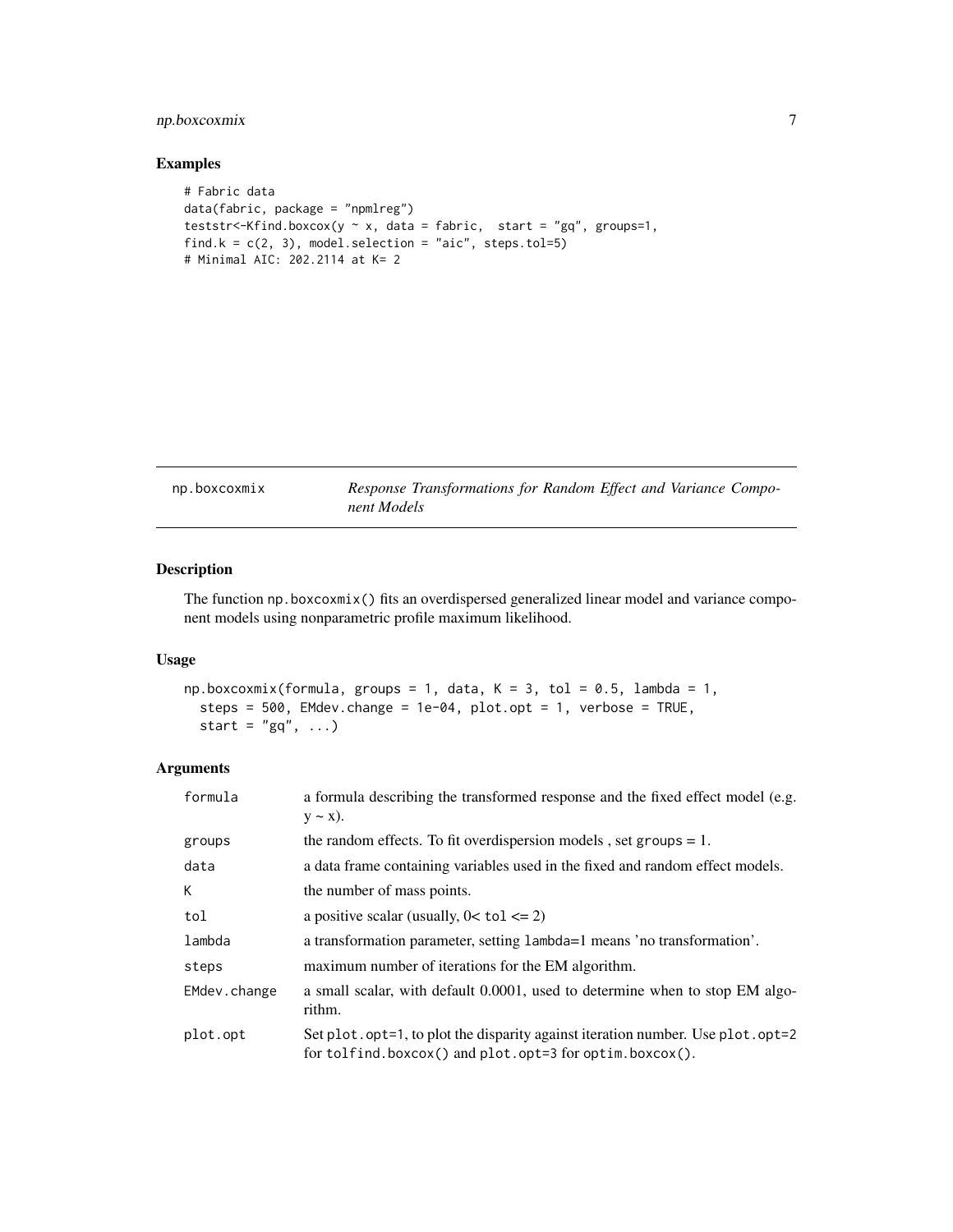8 np.boxcoxmix

| verbose                 | If set to FALSE, no printed output on progress.                                                                                                  |
|-------------------------|--------------------------------------------------------------------------------------------------------------------------------------------------|
| start                   | a description of the initial values to be used in the fitted model, Quantile-based<br>version "quantile" or Gaussian Quadrature "gq" can be set. |
| $\cdot$ $\cdot$ $\cdot$ | extra arguments will be ignored.                                                                                                                 |

# Details

The Box-Cox transformation (Box & Cox, 1964) is applied to the overdispersed generalized linear models and variance component models with an unspecified mixing distribution. The NPML estimate of the mixing distribution is known to be a discrete distribution involving a finite number of mass-points and corresponding masses (Aitkin et al., 2009). An Expectation-Maximization (EM) algorithm is used for fitting the finite mixture distribution, one needs to specify the number of components K of the finite mixture in advance. To stop the EM-algorithm when it reached its convergence point, we need to defined the convergence criteria that is the absolute change in the successive log-likelihood function values being less than an arbitrary parameter such as EMdev.change  $= 0.0001$  (Einbeck et at., 2014). This algorithm can be implemented using the function np.boxcoxmix(), which is designed to account for overdispersed generalized linear models and variance component models using the non-parametric profile maximum likelihood (NPPML) estimation.

The ability of the EM algorithm to locate the global maximum in fewer iterations can be affected by the choice of initial values, the function np.boxcoxmix() allows us to choose from two different methods to set the initial value of the mass points. When option "gq" is set, then Gauss-Hermite masses and mass points are used as starting points in the EM algorithm, while setting start= "quantile" uses the Quantile-based version to select the starting points.

### Value

| the fitted mass points.                                                                   |  |  |
|-------------------------------------------------------------------------------------------|--|--|
| the masses corresponding to the mixing proportions.                                       |  |  |
| the vector of coefficients.                                                               |  |  |
| the standard deviation of the mixing distribution (the square root of the vari-<br>ance). |  |  |
| the standard error of the estimate.                                                       |  |  |
| a matrix of posterior probabilities that element i comes from cluster k.                  |  |  |
| the log-likelihood of the fitted regression model.                                        |  |  |
| complete.loglik                                                                           |  |  |
| the complete log-likelihood of the fitted regression model.                               |  |  |
| the disparity of the fitted regression model.                                             |  |  |
| provides the number of iterations of the EM algorithm.                                    |  |  |
| TRUE means the EM algorithm converged.                                                    |  |  |
| the matched call.                                                                         |  |  |
| the formula provided.                                                                     |  |  |
| the data argument.                                                                        |  |  |
| the Akaike information criterion of the fitted regression model.                          |  |  |
|                                                                                           |  |  |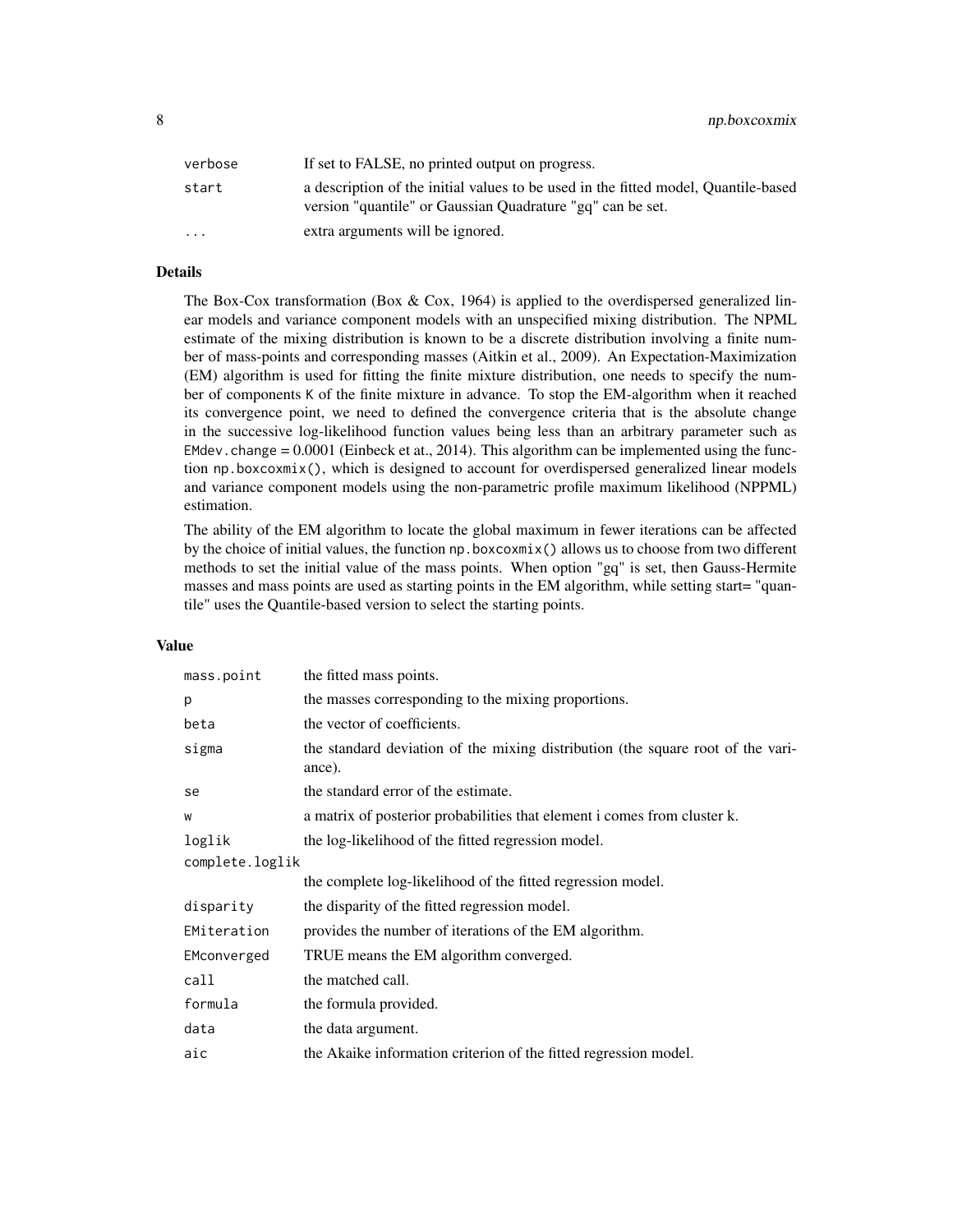# <span id="page-8-0"></span>np.boxcoxmix 9

| bic                                | the Bayesian information criterion of the fitted regression model.                                                                              |  |
|------------------------------------|-------------------------------------------------------------------------------------------------------------------------------------------------|--|
| fitted<br>fitted.transformed       | the fitted values for the individual observations.                                                                                              |  |
|                                    | the fitted values for the individual transformed observations.                                                                                  |  |
| residuals<br>residuals.transformed | the difference between the observed values and the fitted values.<br>the difference between the transformed observed values and the transformed |  |
|                                    | fitted values.                                                                                                                                  |  |
|                                    | predicted.re a vector of predicted residuals.                                                                                                   |  |
|                                    | The other outcomes are not relevant to users and they are intended for internal use only.                                                       |  |

# Author(s)

Amani Almohaimeed and Jochen Einbeck

#### References

Box G. and Cox D. (1964). An analysis of transformations. Journal of the Royal Statistical Society. Series B (Methodological), pages 211-252.

Aitkin, M. A., Francis, B., Hinde, J., and Darnell, R. (2009). Statistical modelling in R. Oxford University Press Oxford.

Jochen Einbeck, Ross Darnell and John Hinde (2014). npmlreg: Nonparametric maximum likelihood estimation for random effect models. R package version 0.46-1.

#### See Also

[optim.boxcox](#page-11-1), [tolfind.boxcox](#page-16-1).

### Examples

```
#Pennsylvanian Hospital Stay Data
data(hosp, package = "npmlreg")
test1 <- np.boxcoxmix(duration \sim age + wbc1, data = hosp, K = 2, tol = 1,
   start = "quantile", lambda = 1)
round(summary(test1)$w, digits = 3)
# [1,] 1.000 0.000
# Refinery yield of gasoline Data
data(Gasoline, package = "nlme")
test2.vc <- np.boxcoxmix(yield ~ endpoint + vapor, groups = Gasoline$Sample,
     data = Gasoline, K = 3, tol = 1.7, start = "quantile", lambda = 0)
test2.vc$disparity
# [1] 176.9827
```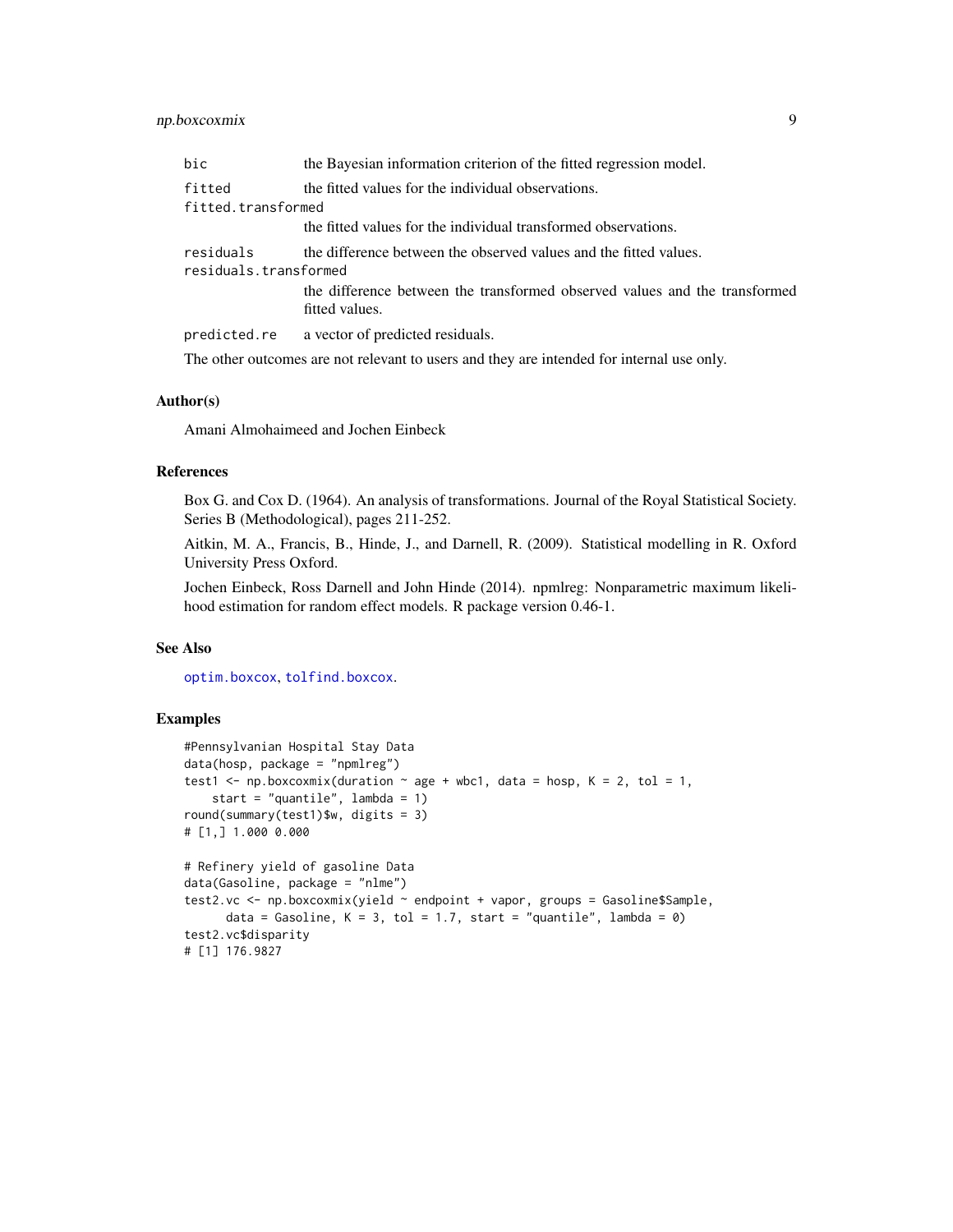# <span id="page-9-0"></span>np.estep *Internal boxcoxmix functions*

#### Description

auxiliary functions are not intended to be directly called from the user.

#### Usage

np.estep(y, x, lambda, p, beta, z, sigma) np.zk(y, x, w, beta, lambda) fik(y, x, lambda, beta, z, sigma) np.theta(y, x, lambda, beta, z)  $yhat(v,$  lambda = 1) ytrans(y, lambda = 1) np.bhat(y, x, w, z, lambda) np.mstep(y, x, beta, lambda, w)  $np.cm(y, x, K, lambda = 1, steps = 500, tol = 0.5, start = "gq",$ EMdev.change =  $1e-04$ , plot.opt =  $1$ , verbose = TRUE, ...)  $np.boxcox(formula, groups = 1, data, K = 3, tol = 0.5, lambda = 1,$ steps =  $500$ , EMdev.change =  $1e-04$ , plot.opt =  $1$ , verbose = TRUE, start =  $"gq", \ldots)$ vc.estep(Y, X, sizes = 1, lambda, p, beta, z, sigma) zk(Y, X, sizes, w, beta, lambda) bhat(Y, X, sizes, w, z, lambda) mik(Y, X, sizes, lambda, beta, z, sigma) vc.theta(Y, X, sizes, lambda, beta, z) vc.mstep(Y, X, sizes = 1, beta, lambda, w)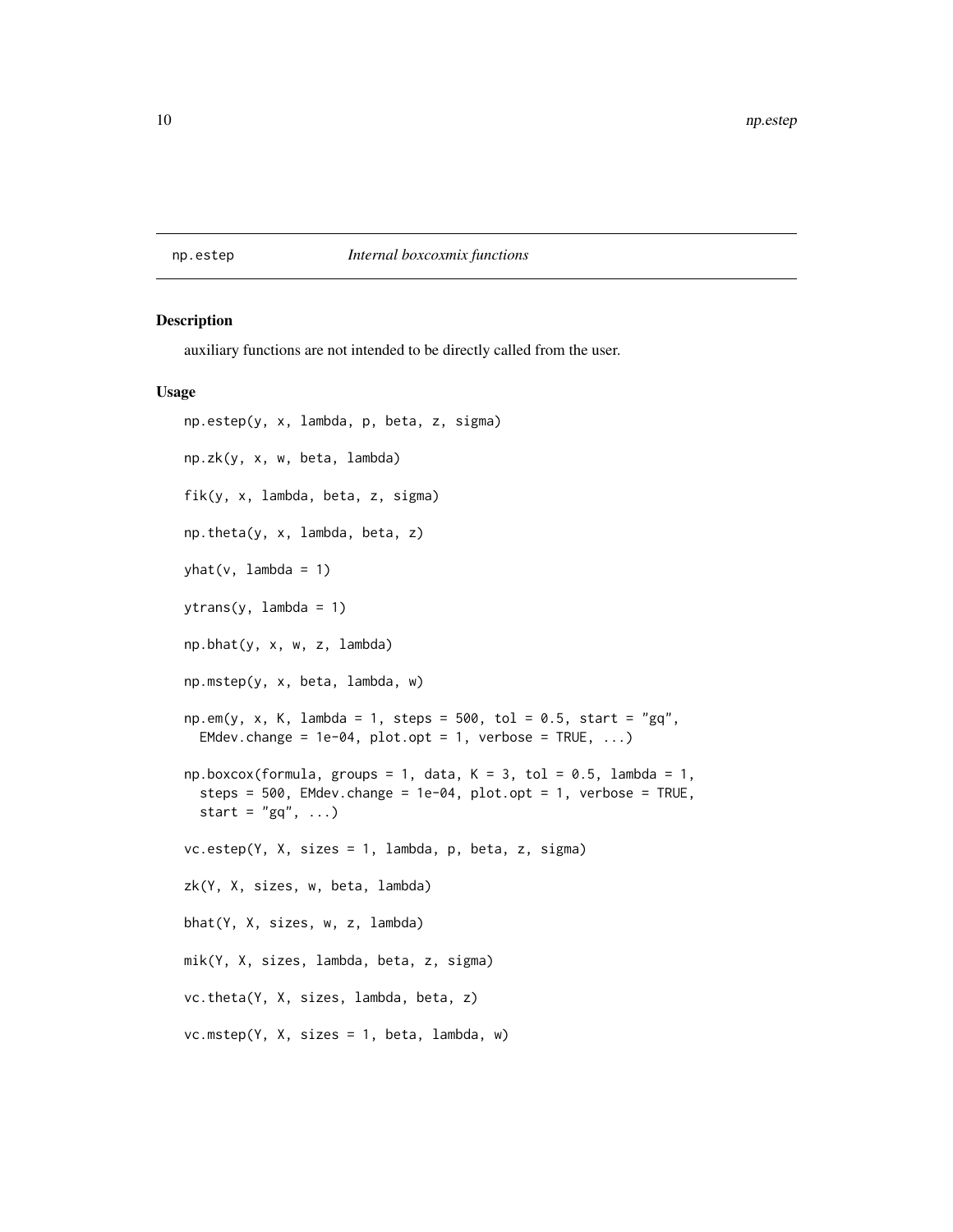#### np.estep 11

```
vc.em(y, x, sizes = 1, K, lambda, steps = 500, tol = 0.5, start = "gq",
 EMdev.change = 1e-04, plot.opt = 1, verbose = TRUE, ...)
vc.boxcox(formula, groups = 1, data, K = 3, tol = 0.5, lambda = 1,
  steps = 500, EMdev.change = 1e-04, plot.opt = 1, verbose = TRUE,
  start = "gq", \ldots)ggz(numnodes = 20, minweight = 1e-06)
```

```
masspoint.class(object)
```

| у            |                                                                                                                                                  |
|--------------|--------------------------------------------------------------------------------------------------------------------------------------------------|
| X            |                                                                                                                                                  |
| lambda       | a transformation parameter, setting lambda=1 means 'no transformation'.                                                                          |
| p            |                                                                                                                                                  |
| beta         |                                                                                                                                                  |
| z            |                                                                                                                                                  |
| sigma        |                                                                                                                                                  |
| W            |                                                                                                                                                  |
| v            |                                                                                                                                                  |
| Κ            | the number of mass points.                                                                                                                       |
| steps        | maximum number of iterations for the EM algorithm.                                                                                               |
| tol          | a positive scalar (usually, $0 < \text{tol} \leq 2$ )                                                                                            |
| start        | a description of the initial values to be used in the fitted model, Quantile-based<br>version "quantile" or Gaussian Quadrature "gq" can be set. |
| EMdev.change | a small scalar, with default 0.0001, used to determine when to stop EM algo-<br>rithm.                                                           |
| plot.opt     | Set plot.opt=1, to plot the disparity against iteration number. Use plot.opt=2<br>for tolfind.boxcox and plot.opt=3 for optim.boxcox.            |
| verbose      | If set to FALSE, no printed output on progress.                                                                                                  |
|              | extra arguments will be ignored.                                                                                                                 |
| formula      | a formula describing the transformed response and the fixed effect model (e.g.<br>$y \sim x$ ).                                                  |
| groups       | the random effects. To fit overdispersion models, set groups $= 1$ .                                                                             |
| data         | a data frame containing variables used in the fixed and random effect models.                                                                    |
| Y            |                                                                                                                                                  |
| X            |                                                                                                                                                  |
| sizes        |                                                                                                                                                  |
| numnodes     |                                                                                                                                                  |
| minweight    |                                                                                                                                                  |
| object       | $\ddot{\phantom{a}}$                                                                                                                             |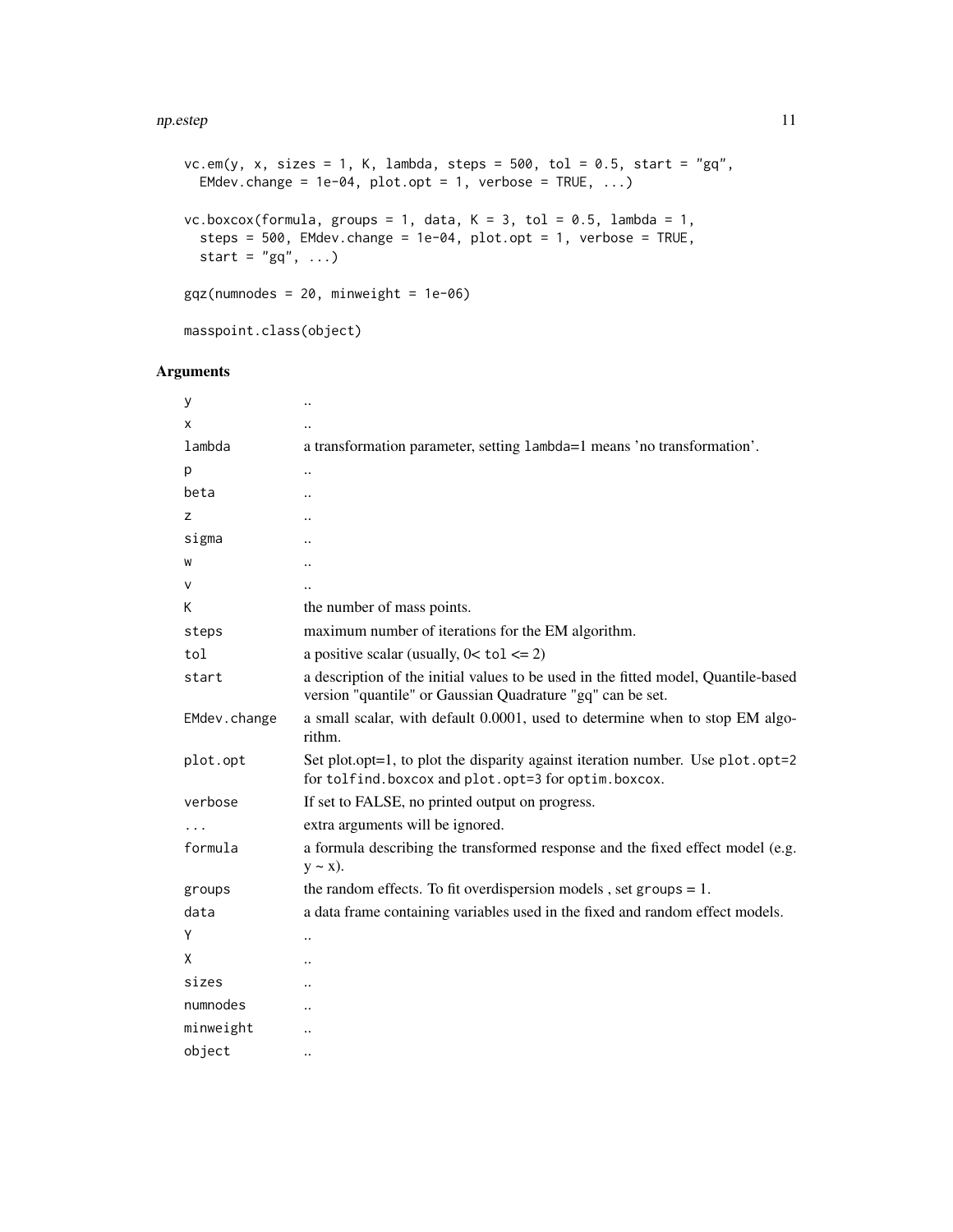# <span id="page-11-0"></span>Details

Internal boxcoxmix functions

#### Author(s)

Amani Almohaimeed and Jochen Einbeck

<span id="page-11-1"></span>

| optim.boxcox | Response Transformations for Random Effect and Variance Compo- |
|--------------|----------------------------------------------------------------|
|              | nent Models                                                    |

# Description

The optim.boxcox() performs a grid search over the parameter lambda for overdispersed generalized linear models and variance component models and then optimizes over this grid, to calculate the maximum likelihood estimator of the transformation.

# Usage

```
optim.boxcox(formula, groups = 1, data, K = 3, steps = 500, tol = 0.5,
  start = "gq", EMdev.change = 1e-04, find.in.range = c(-3, 3), s = 60,
 plot.opt = 3, verbose = FALSE, noformat = FALSE, ...)
```

| formula       | a formula describing the transformed response and the fixed effect model (e.g.<br>$y \sim x$ ).                                                                                              |
|---------------|----------------------------------------------------------------------------------------------------------------------------------------------------------------------------------------------|
| groups        | the random effects. To fit overdispersion models, set groups $= 1$ .                                                                                                                         |
| data          | a data frame containing variables used in the fixed and random effect models.                                                                                                                |
| К             | the number of mass points.                                                                                                                                                                   |
| steps         | maximum number of iterations for the EM algorithm.                                                                                                                                           |
| tol           | a positive scalar (usually, $0 <$ tol $\leq$ 2)                                                                                                                                              |
| start         | a description of the initial values to be used in the fitted model, Quantile-based<br>version "quantile" or Gaussian Quadrature "gq" can be set.                                             |
| EMdev.change  | a small scalar, with default 0.0001, used to determine when to stop EM algo-<br>rithm.                                                                                                       |
| find.in.range | search in a range of lambda, with default $(-3,3)$ in step of 0.1.                                                                                                                           |
| S             | number of points in the grid search of lambda.                                                                                                                                               |
| plot.opt      | Set plot.opt=3, to plot the disparity against iteration number and the profile<br>log-likelihood against lambda. Use plot.opt=0, to only plot the profile log-<br>likelihood against lambda. |
| verbose       | If set to FALSE, no printed output on progress.                                                                                                                                              |
| noformat      | Set noformat $=$ TRUE, to change the formatting of the plots.                                                                                                                                |
| $\cdots$      | extra arguments will be ignored.                                                                                                                                                             |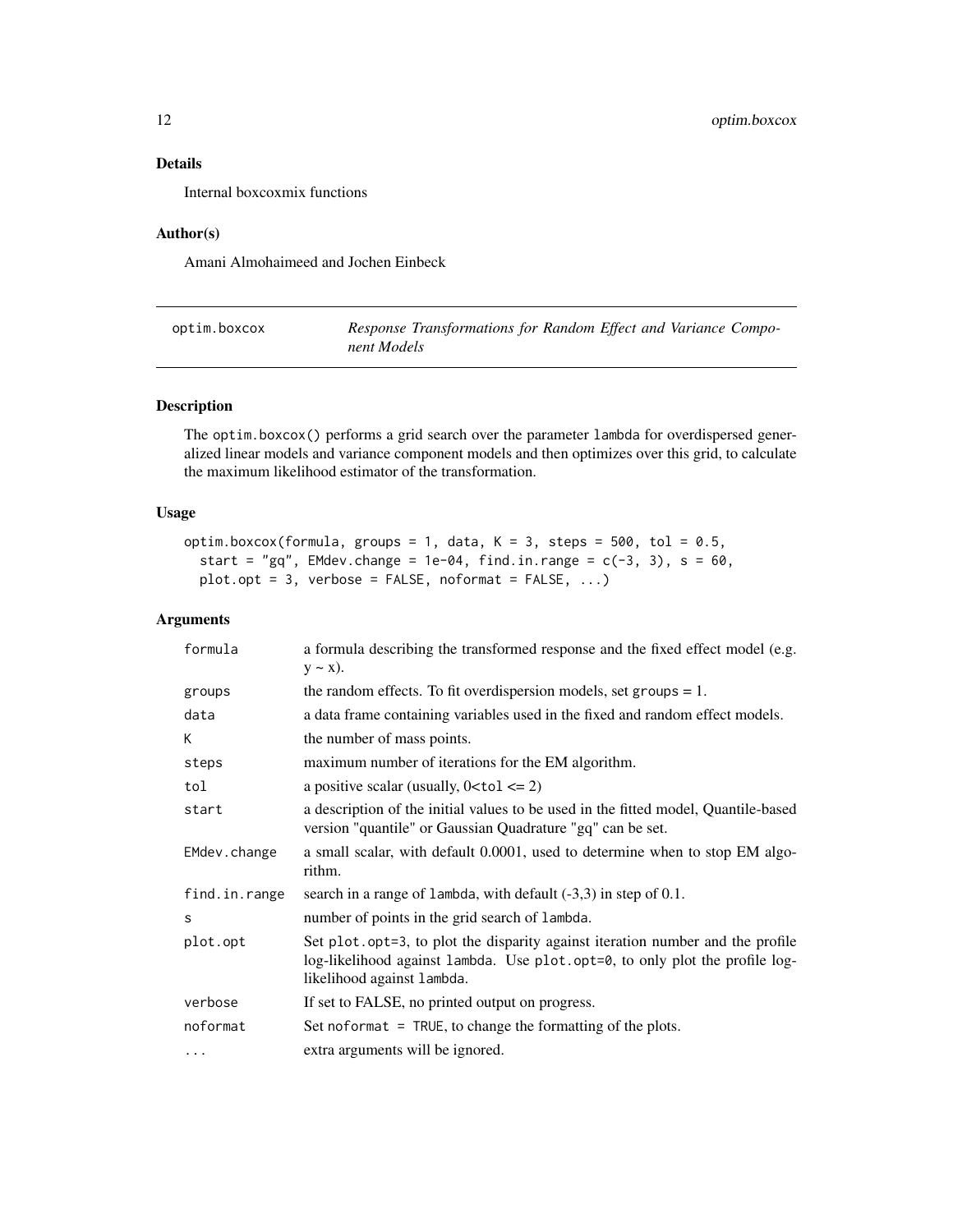#### optim.boxcox 13

#### Details

The Box-Cox transformation (Box  $& Cox$ , 1964) is applied to the overdispersed generalized linear models and variance component models with an unspecified mixing distribution. The NPML estimate of the mixing distribution is known to be a discrete distribution involving a finite number of mass-points and corresponding masses (Aitkin et al., 2009). An Expectation-Maximization (EM) algorithm is used for fitting the finite mixture distribution, one needs to specify the number of components K of the finite mixture in advance. To stop the EM-algorithm when it reached its convergence point, we need to defined the convergence criteria that is the absolute change in the successive log-likelihood function values being less than an arbitrary parameter such as EMdev.change  $= 0.0001$  (Einbeck et at., 2014). This algorithm can be implemented using the function np.boxcoxmix(), which is designed to account for overdispersed generalized linear models and variance component models using the non-parametric profile maximum likelihood (NPPML) estimation.

The ability of the EM algorithm to locate the global maximum in fewer iterations can be affected by the choice of initial values, the function optim.boxcox() allows us to choose from two different methods to set the initial value of the mass points. When option "gq" is set, then Gauss-Hermite masses and mass points are used as starting points in the EM algorithm, while setting start= "quantile" uses the Quantile-based version to select the starting points.

optim.boxcox() performs a grid search over the parameter lambda and then optimizes over this grid, to calculate the maximum likelihood estimator of the transformation. It produces a plot of the non-parametric profile likelihood function that summarises information concerning lambda, including a vertical line indicating the best value of lambda that maximizes the non-parametric profile log-likelihood.

#### Value

| All.lambda  | list of lambda values used in the grid.                                                   |
|-------------|-------------------------------------------------------------------------------------------|
| Maximum     | the best estimate of lambda found.                                                        |
| objective   | the value of the profile log-likelihood corresponding to Maximum.                         |
| EMconverged | 1 is TRUE, means the EM algorithm converged.                                              |
| EMiteration | provides the number of iterations of the EM algorithm.                                    |
| mass.point  | the fitted mass points.                                                                   |
| p           | the masses corresponding to the mixing proportions.                                       |
| beta        | the vector of coefficients.                                                               |
| sigma       | the standard deviation of the mixing distribution (the square root of the vari-<br>ance). |
| se          | the standard error of the estimate.                                                       |
| W           | a matrix of posterior probabilities that element i comes from cluster k.                  |
| loglik      | the profile log-likelihood of the fitted regression model.                                |
|             | profile.loglik the profile complete log-likelihood of the fitted regression model.        |
| disparity   | the disparity of the fitted regression model.                                             |
| call        | the matched call.                                                                         |
| formula     | the formula provided.                                                                     |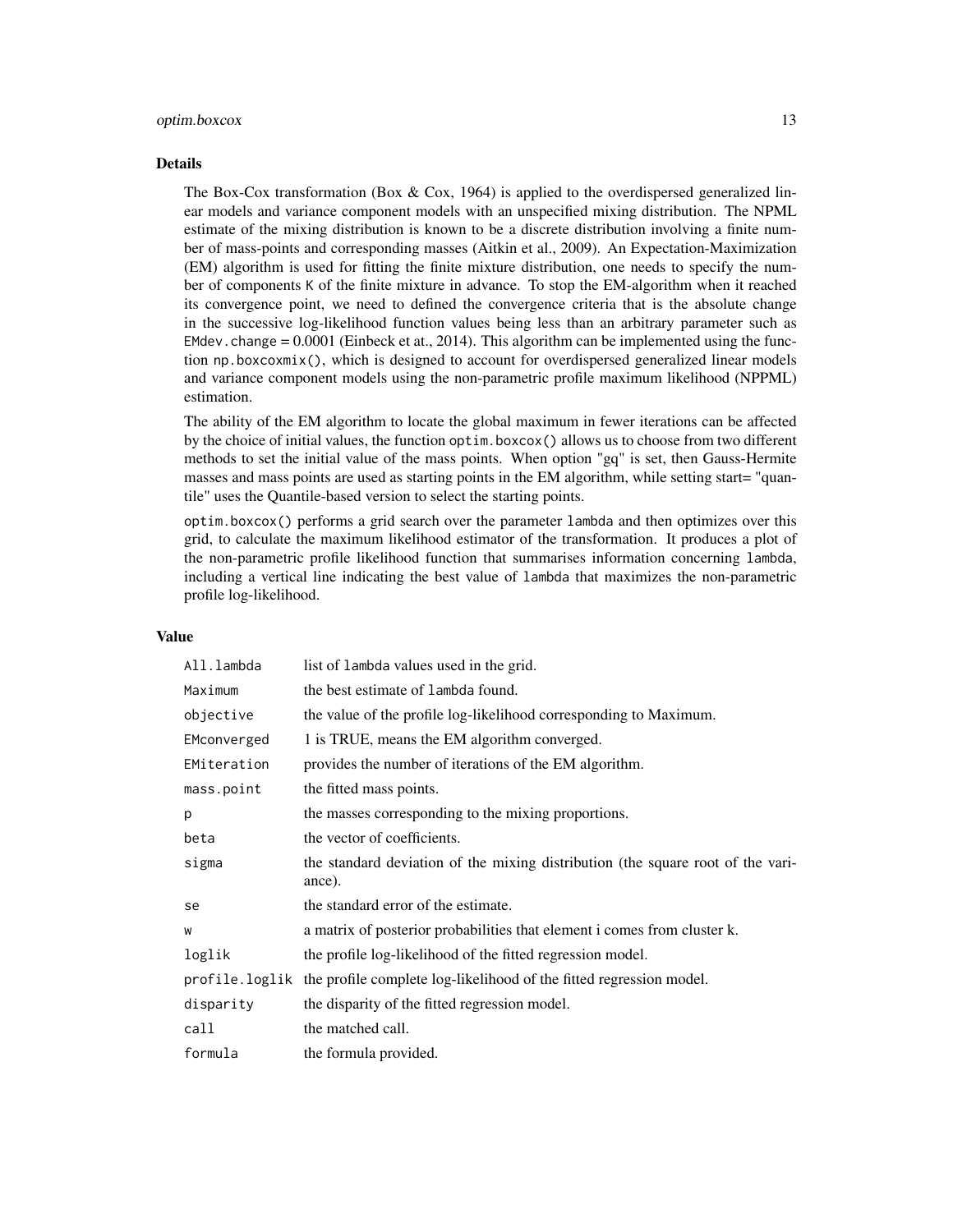<span id="page-13-0"></span>

| data                               | the data argument.                                                                           |
|------------------------------------|----------------------------------------------------------------------------------------------|
| aic                                | the Akaike information criterion of the fitted regression model.                             |
| fitted<br>fitted.transformed       | the fitted values for the individual observations.                                           |
|                                    | the fitted values for the individual transformed observations.                               |
| residuals<br>residuals.transformed | the difference between the observed values and the fitted values.                            |
|                                    | the difference between the transformed observed values and the transformed<br>fitted values. |
|                                    | predicted.re a vector of predicted residuals.                                                |
|                                    | The other outcomes are not relevant to users and they are intended for internal use only.    |

#### Author(s)

Amani Almohaimeed and Jochen Einbeck

#### References

Box G. and Cox D. (1964). An analysis of transformations. Journal of the Royal Statistical Society. Series B (Methodological), pages 211-252.

Aitkin, M. A., Francis, B., Hinde, J., and Darnell, R. (2009). Statistical modelling in R. Oxford University Press Oxford.

Jochen Einbeck, Ross Darnell and John Hinde (2014). npmlreg: Nonparametric maximum likelihood estimation for random effect models. R package version 0.46-1.

# See Also

[np.boxcoxmix](#page-6-1), [tolfind.boxcox](#page-16-1).

# Examples

```
# The strength Data
data(strength, package = "mdscore")
maxlam <- optim.boxcox(y \sim cut*lot, data = strength, K = 3,
          start = "gq", find.in.range = c(-2, 2), s = 5)
# Maximum profile log-likelihood: 33.6795 at lambda= -0.4
data(Oxboys, package = "nlme")
0xboys$boy <- gl(26, 9)maxlamvc <- optim.boxcox(height ~ age, groups = Oxboys$boy,
                        data = 0x boys, K = 2, start = "gq",
                        find.in.range=c(-1.2,1), s=6, plot.opt = 0)
maxlamvc$Maximum
#[1] -0.8333333
plot(maxlamvc,8)
```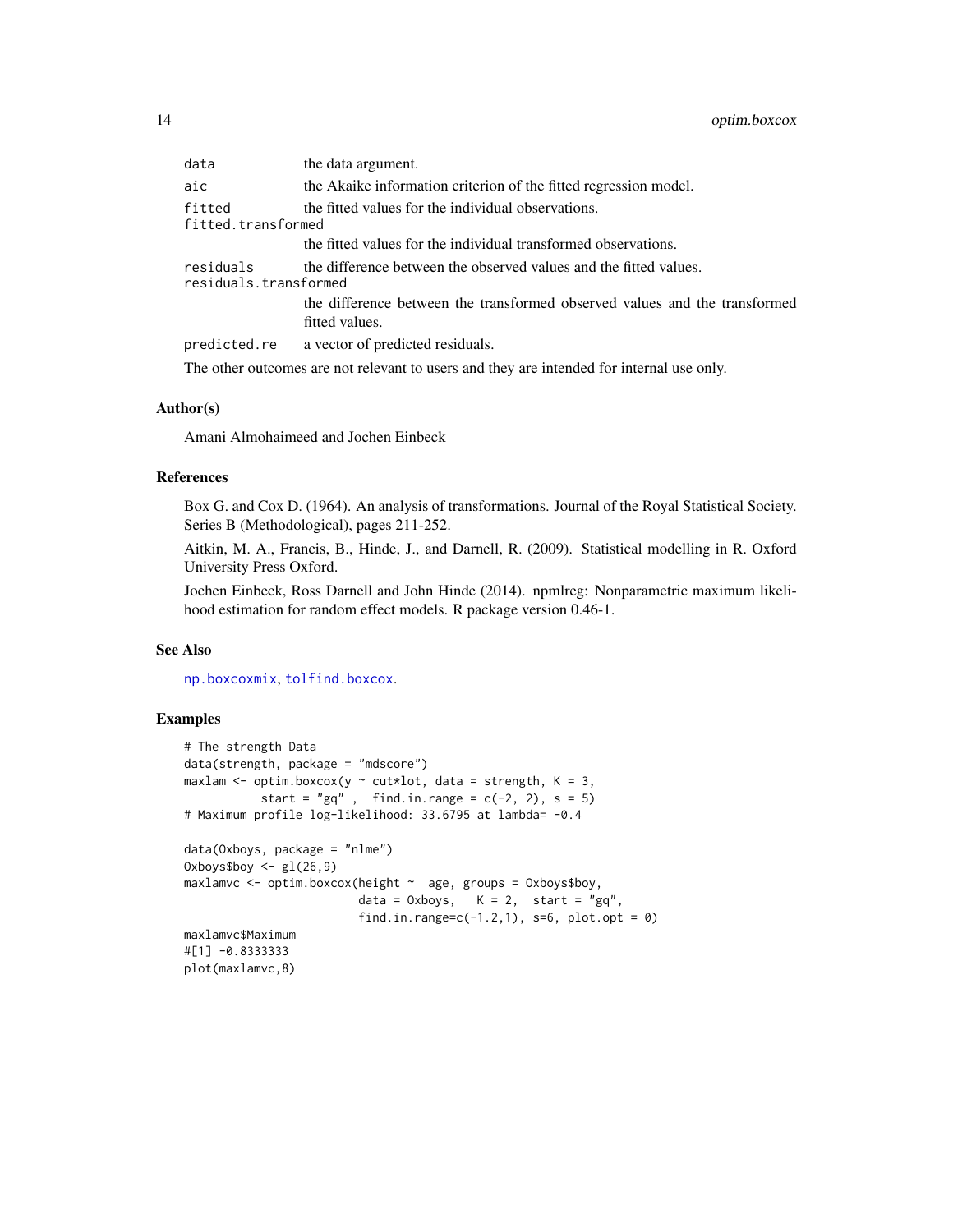# <span id="page-14-0"></span>Description

plot() is a generic function used to produce some useful diagnostic plotting of the functions: np.boxcoxmix(), optim.boxcox() and tolfind.boxcox().

### Usage

```
## S3 method for class 'boxcoxmix'
plot(x, plot,opt = 1, ...)
```
# Arguments

| x        | an object for which a plot is desired. |
|----------|----------------------------------------|
| plot.opt | an integer value between 1 and 8.      |
| .        | additional arguments.                  |

# Details

Plot diagnostics for boxcoxmix functions

# Value

The plots to be printed depend on the number given in plot.opt, for the np.boxcoxmix(), optim.boxcox() and tolfind.boxcox() functions:

| 1  | the disparities with the iteration number against the mass points                                                                                                                       |
|----|-----------------------------------------------------------------------------------------------------------------------------------------------------------------------------------------|
| 2  | the fitted value against the response of the original and the transformed Data.                                                                                                         |
| 3  | probability plot of residuals of the original against the transformed data.                                                                                                             |
| 4  | individual posterior probabilities.                                                                                                                                                     |
| 5  | control charts of residuals of the original against the transformed data.                                                                                                               |
| 6  | The histograms of residuals of the original against the transformed data.                                                                                                               |
| 7  | works only for the tolfind.boxcox() function and plots the specified range of<br>tol against the disparities                                                                            |
| 8  | works only for the optim.boxcox() function and gives the profile likelihood<br>function that summarises information concerning lambda.                                                  |
| 9  | works only for the Kfind.boxcox() function and plots the specified range of K<br>against the AIC or BIC information criteria                                                            |
| 10 | works only for the boxcoxtype () function and gives the profile likelihood func-<br>tion that summarises information concerning lambda for generalized linear Mixed-<br>effects Models. |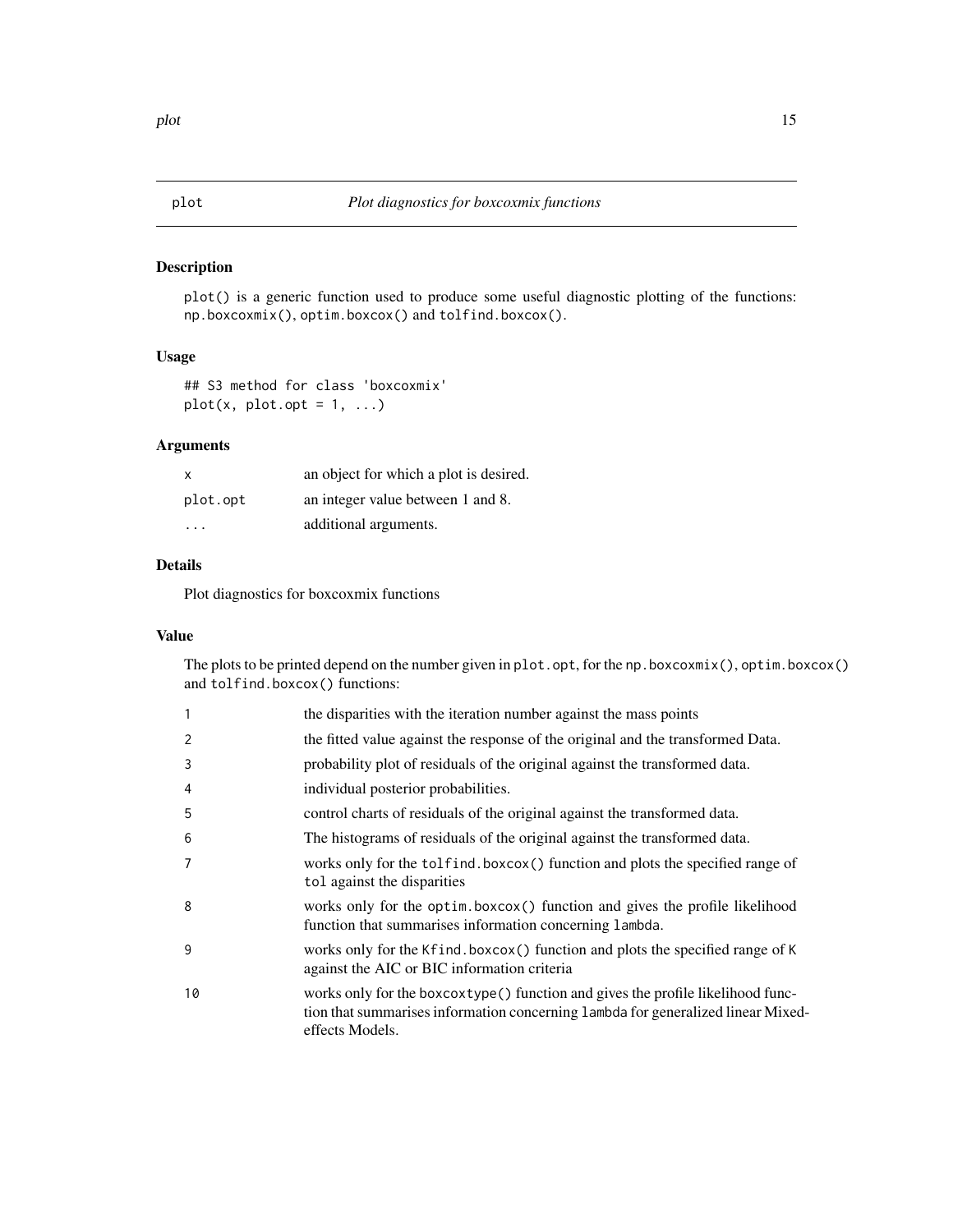<span id="page-15-0"></span>print.boxcoxmix *Summary of boxcoxmix functions*

#### Description

summary() and print() are generic functions used to produce the results of the functions: np.boxcoxmix(), optim.boxcox() and tolfind.boxcox().

# Usage

```
## S3 method for class 'boxcoxmix'
print(x, \text{ digits} = max(3, \text{ getOption("digits")} - 3),na.print = ", ...)
## S3 method for class 'boxcoxmixpure'
print(x, digits = max(3, getOption("digits") - 3),na.print = ", ...)
## S3 method for class 'boxcoxmix'
summary(object, digits = max(3, getOption("digits") - 3),
  ...)
## S3 method for class 'boxcoxmixpure'
summary(object, digits = max(3, getOption("digits") -
  3), ...)
```
# Arguments

| X        | an object for which a summary is desired.                             |
|----------|-----------------------------------------------------------------------|
| digits   | an integer number format.                                             |
| na.print | a character string which is used to indicate NA values output format. |
| .        | additional arguments.                                                 |
| object   | an object for which a summary is desired.                             |

# Details

Summary of boxcoxmix functions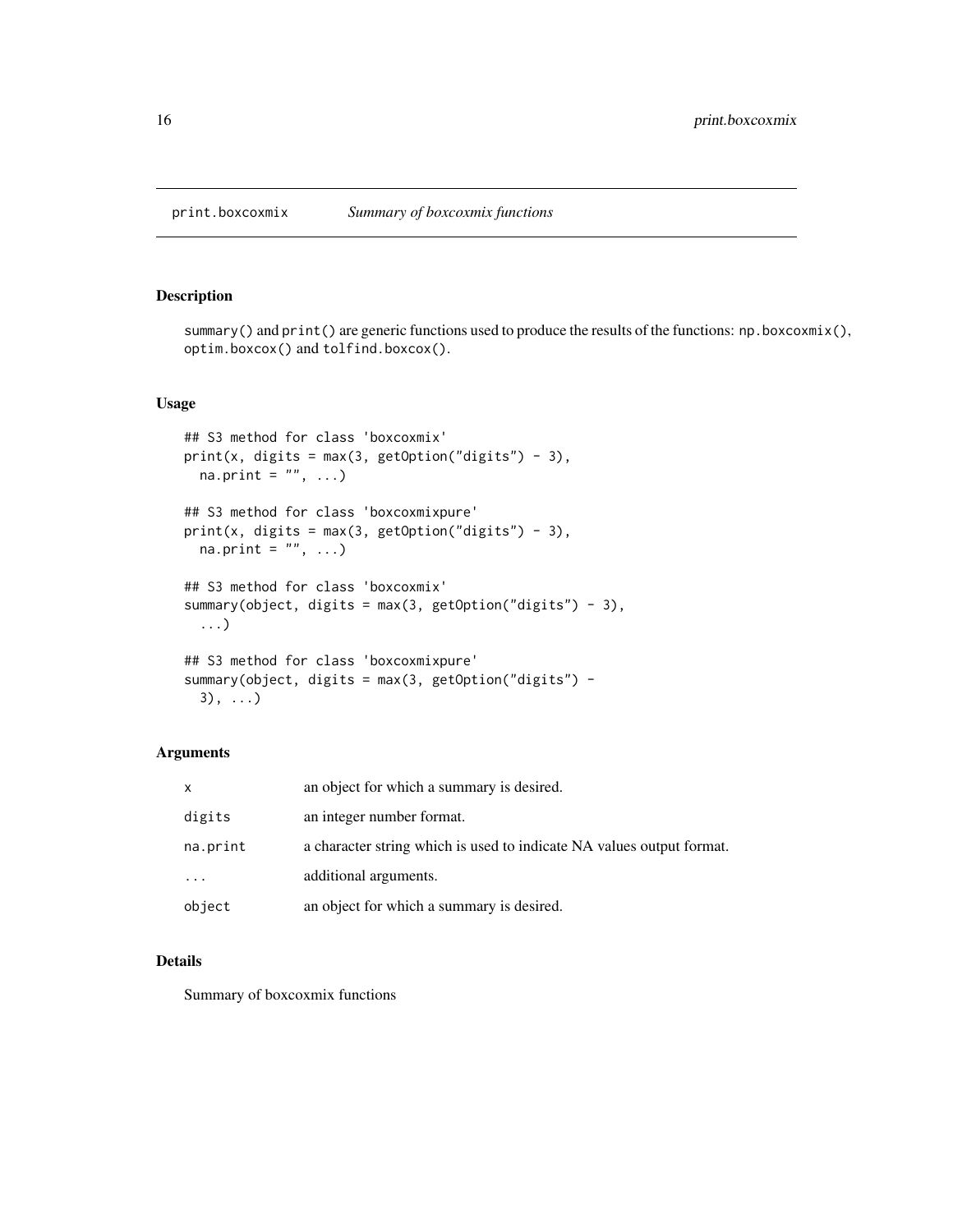<span id="page-16-1"></span><span id="page-16-0"></span>tolfind.boxcox *Grid search over tol for NPPML estimation of random effect and variance component models*

# Description

A grid search over the parameter tol, to set the initial values of the EM algorithm.

#### Usage

```
tolfind.boxcox(formula, groups = 1, data, K = 3, lambda = 1,
 EMdev.change = 1e-04, plot.opt = 2, s = 15, steps = 500,
  find.in.range = c(0, 1.5), start = "gq", verbose = FALSE,
  noformat = FALSE, ...)
```
# Arguments

| formula       | a formula describing the transformed response and the fixed effect model (e.g.<br>$y \sim x$ ).                                                  |
|---------------|--------------------------------------------------------------------------------------------------------------------------------------------------|
| groups        | the random effects. To fit overdispersion models, set groups $= 1$ .                                                                             |
| data          | a data frame containing variables used in the fixed and random effect models.                                                                    |
| К             | the number of mass points.                                                                                                                       |
| lambda        | a transformation parameter, setting lambda=1 means 'no transformation'.                                                                          |
| EMdev.change  | a small scalar, with default 0.0001, used to determine when to stop EM algo-<br>rithm.                                                           |
| plot.opt      | Set plot. opt=2, to plot the EM trajectories and the development of the disparity<br>over iteration number. And plot.opt=0, for none of them.    |
| S             | number of points in the grid search of tol.                                                                                                      |
| steps         | maximum number of iterations for the EM algorithm.                                                                                               |
| find.in.range | search in a range of tol, with default $(0,1.5)$ in step of $0.1$ .                                                                              |
| start         | a description of the initial values to be used in the fitted model, Quantile-based<br>version "quantile" or Gaussian Quadrature "gq" can be set. |
| verbose       | If set to FALSE, no printed output on progress.                                                                                                  |
| noformat      | Set noformat $=$ TRUE, to change the formatting of the plots.                                                                                    |
| $\cdots$      | extra arguments will be ignored.                                                                                                                 |

# Details

A grid search over tol can be performed using tolfind.boxcox() function, which works for np.boxcoxmix() to find the optimal solution.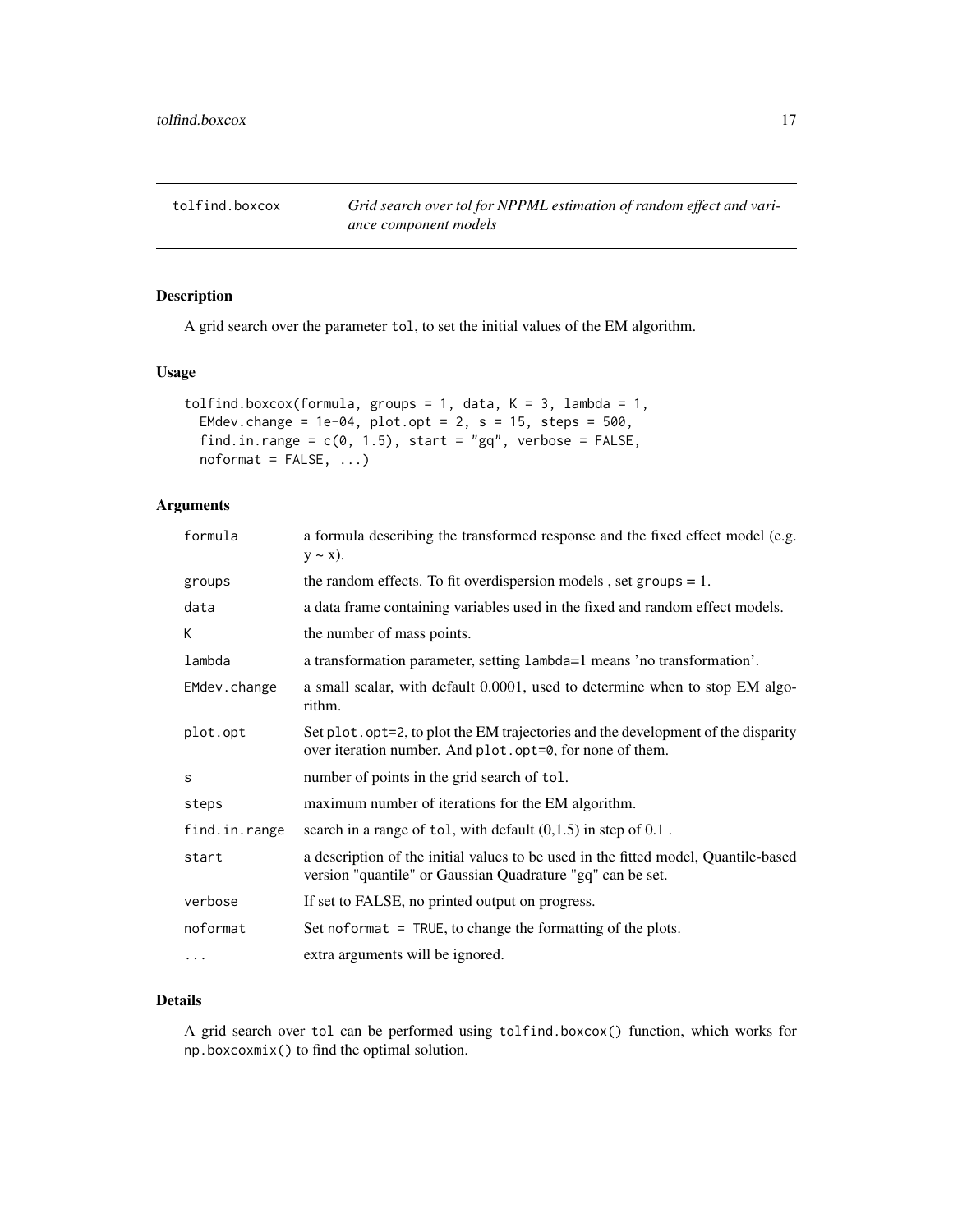# <span id="page-17-0"></span>Value

| MinDisparity   | the minimum disparity found.                                       |
|----------------|--------------------------------------------------------------------|
| Mintol         | the value of tol corresponding to MinDisparity.                    |
| AllDisparities |                                                                    |
|                | a vector containing all disparities calculated on the grid.        |
| Alltol         | list of tol values used in the grid.                               |
| AllEMconverged |                                                                    |
|                | 1 is TRUE, means the EM algorithm converged.                       |
| aic            | the Akaike information criterion of the fitted regression model.   |
| bic            | the Bayesian information criterion of the fitted regression model. |

# Author(s)

Amani Almohaimeed and Jochen Einbeck

# See Also

[np.boxcoxmix](#page-6-1).

# Examples

```
# The Pennsylvanian Hospital Stay Data
data(hosp, package = "npmlreg")
test1 <- tolfind.boxcox(duration \sim age, data = hosp, K = 2, lambda = 0,
           find.in.range = c(0, 2), s = 10, start = "gq")
# Minimal Disparity: 137.8368 at tol= 2
# Minimal Disparity with EM converged: 137.8368 at tol= 2
# Effect of Phenylbiguanide on Blood Pressure
data(PBG, package = "nlme")
test2 <- tolfind.boxcox(deltaBP \sim dose, groups = PBG$Rabbit, find.in.range = c(0, 2),
   data = PBG, K = 2, lambda = -1, s = 15, start = "quantile", plot.opt = 0)
test2$Mintol
# [1] 1.6
test2$MinDisparity
# [1] 449.5876
```